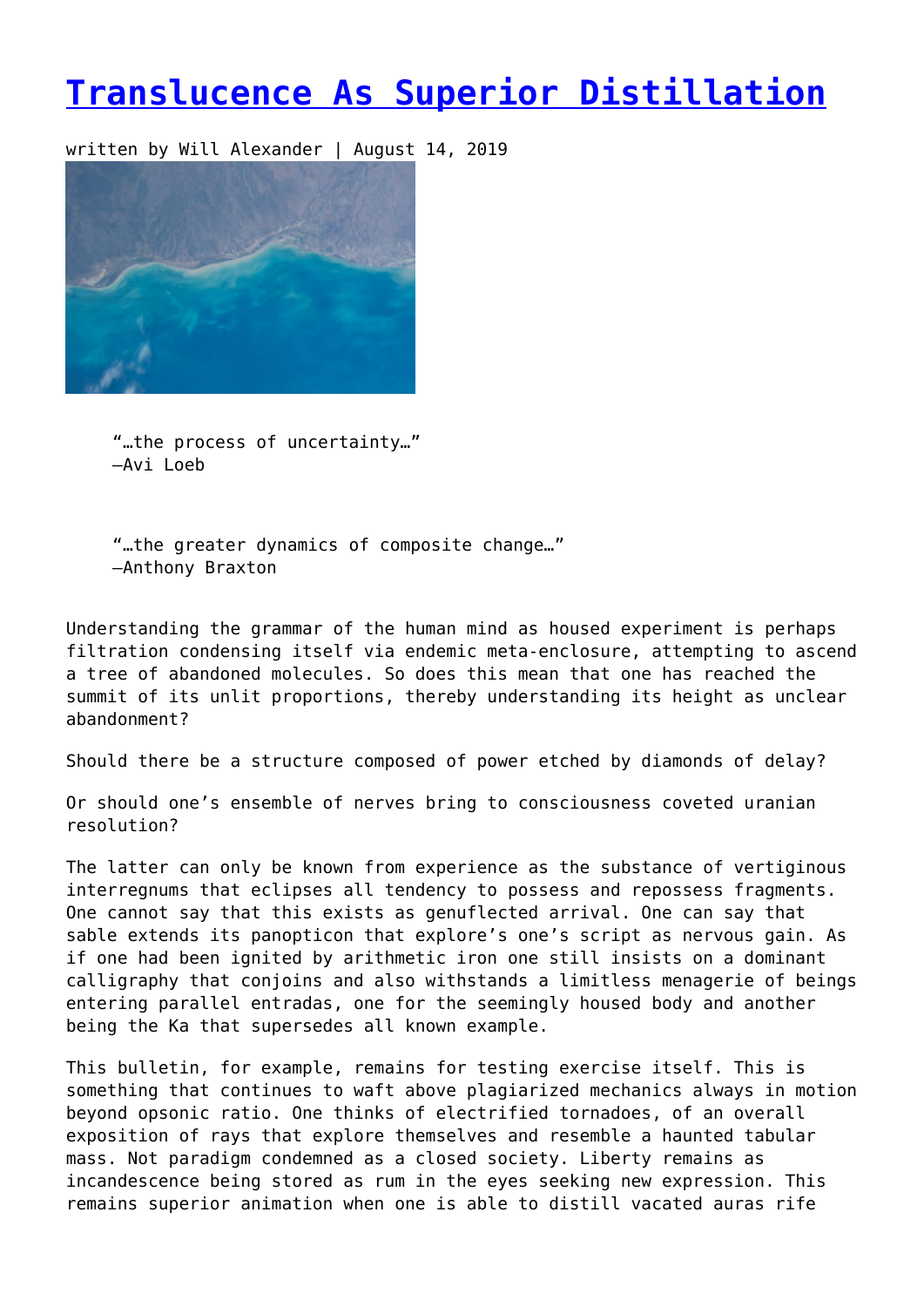with alchemical ferment.

Since I am a closed example working as a heretic where fixation fails at sparking its own identity, I can say that a corpse possesses breath by the fact that it has never been elided by stated summaries that trespass motion. Because I hover via the non-conditioned I am sending out magnetic energies so that magnetic sows transfigure and come to root and hover as mirages. As for gauges I am bereft of cognitive projection. I am a combined explorer suddenly quiescent but also burning via unstructured finding beyond measurement.

Because I am capable of surveying structure beyond what I consider to be deafened blindness via nervous criticality. Therefore curious wizards announce to me the in-categorical via pensive breezes that invade my mind with motionless acceleration. They announce to me proto-significance prior to the first duration of collective presence, greater in significance than leaning towards its design as a cataract in sulphur. This being colloquy in irradiation with colloquy so that thought appears as collapsed atonement for itself. What then ignites all subsequence is cellular amplification. A kind of ghostly gravitas parallel to itself as spontaneous enactment. This remains a strange physiology of vacuums spontaneously insisting upon themselves as alchemical singularity. I am speaking of reality prior to known psychic ranges heightened beyond the endemic value of known specifics.

For instance, I peer at blazes that issue from one's cellular tornadoes so I can begin to counter their form via a peculiar form of absence. And this latter encounter with absence remains always alive sans mathematical figments that gains greater and greater accuracy beyond what I consider to be cognitive apperception, the latter somehow intent on sculpting prime stationary strategy when cast into the fracas of inevitable motion of itself. Certainly not nouns to be lived according to literal forms, certainly not mortar or gross dimensions of welding, to be studied or lifted concerning the metier of empirical statutes that impose stifling addendums, that attempt to code projection as on land or beneath the sea. Yet I am concerned with coronal power that settles inside itself as impalpable calibration beyond the sea or its seeming counterpart on land co-existing sans matter as philosophical vampiric.

One thus understands that there are beings who experientially state to themselves living integration via intervals thereby siring spectrums without visible boundary. Perhaps on a subsequent plane primed by inferior cognition this privately leads to chronic obfuscation, to accomplished disorder as an invisible form of bondage. Thus, I instinctively embody process as odd premetrical kinetic. The proto-world with its forces suffused by proto-ambrosia punctuated by power from the measureless. This being none other than spontaneous self-structure calling for anti-implementation of non-existent cognition. The latter being the condition that poses riddles according to invisible heraldics, yet not a condition rushing headlong into confused despair as we've come to know it, but possessing a bluish gleam cast from spiraling philosophical ascent.

As for give and take concerning form, there exists a realia of useless balance being none other than proto-convivial ballet. Thus numbers blankly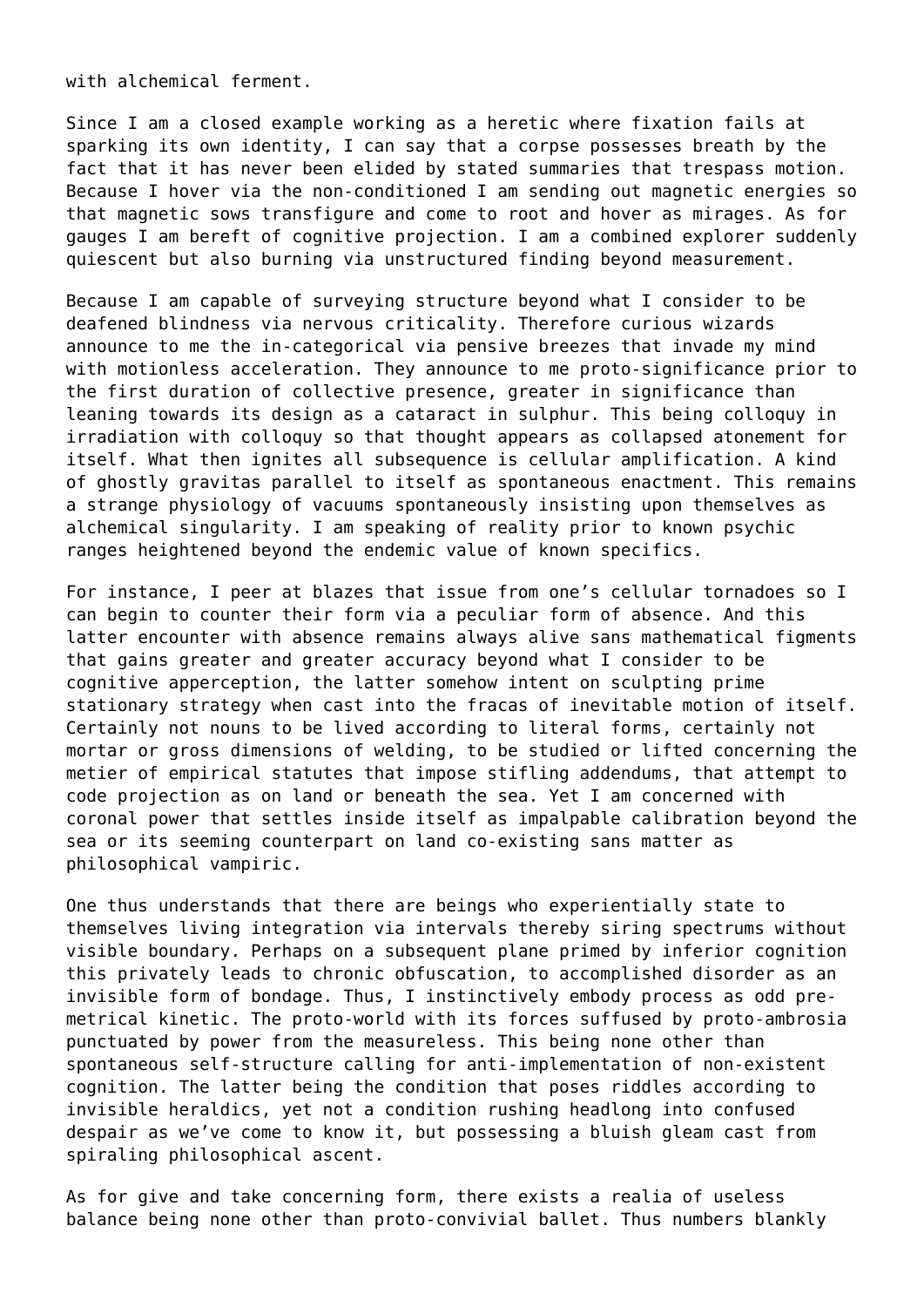square and recede from themselves. As for assumed conditions regarding accepted criteria there remains continued persistence as absence. Blankness then holds sway as clarified formulation, this being condensed as hallucinated cipher, as disabled invective. One thus condones oneself on behalf of primordial sum so that one's whole is evinced as structureless fire. This evinces language as a blank but inevitable formulation of proto forms such as eagles that project a general spell concerning on-going animation. Perhaps one can associate such linkage to lenticular inscription where tendency ascribes to tendency, further extolling the formless as pointless characterological invasion. Nothing arrives and remains distant because at another remove it possesses proto-candescence as if swarmed by unknown forms via beacons that remain other and never transpire as subsequent conditioning.

Say, at the end of a fortnight, one's body erupts into flameless carbon and takes on animation other than itself. One then suspects a susurrous, but isolated millet in one's psychic convent, or, perhaps, one envisions a poisoned skeletal collapse having one's private sea walls quake invaded by part of the body that pre-existed itself. As for dust it embodies it abandons itself inside of mazes replete prior to embodiment as graph or amendment. This being utterance as pre-celestial cornucopia at eternal remove prior to unknown stasis. In this sense I am thinking of voltage particles as submovement of themselves. Yet at another remove there exists migration to other sources sans visible purpose tautological with implication. I am thinking of the human animal form as psychic bullion by which prior animal forms become translucent and roam as heretical mathematics commingled with the perpendicular.

As for micro-confirmation one can only attribute its reality to that which ignites soaring via the alchemic as kinesis, as shadow that blazes as hypnotic tension. One then tends to think of granulated positrons spinning as sacred elevation as though one were listening to floating jasmine during the first circuitous rays of sleep. Perhaps one can cast a faded image of old Imperial China hoisting an oneiric flag atop an invisible parapet so as to signal one's alignment to the zero field, this being the realia where forces internalize themselves as function of the liminal as interior protoformation. Therefore one must stress the medium that consists of ignited athanors that parallel hidden fields that distill the font of circumspect powers struggling within a swamp of suns made powerful so as to in-clarify momentum. This in-clarification ignites philosophical contagion condoned by the auspices of fever. At curious perceptual levels this contagion can be dialectically approached as opaque barbarian drainage alive as interior fertilization. Thus, the latter experience compels hypnosis via the mind at large. Because the mind at large seems erratic, contorted in its essence by quotidian cabals, power in this dimension seems none other than irradiation being a squalid cipher that casts its own illness.

What follows from experiential blankness remains sans negation according to arithmetic simplification. One must begin honed meditation above one's assumed condition of being as it presently claims to amplify one's mind. This blankness retains labour evolved beyond psychic detritus, alchemically